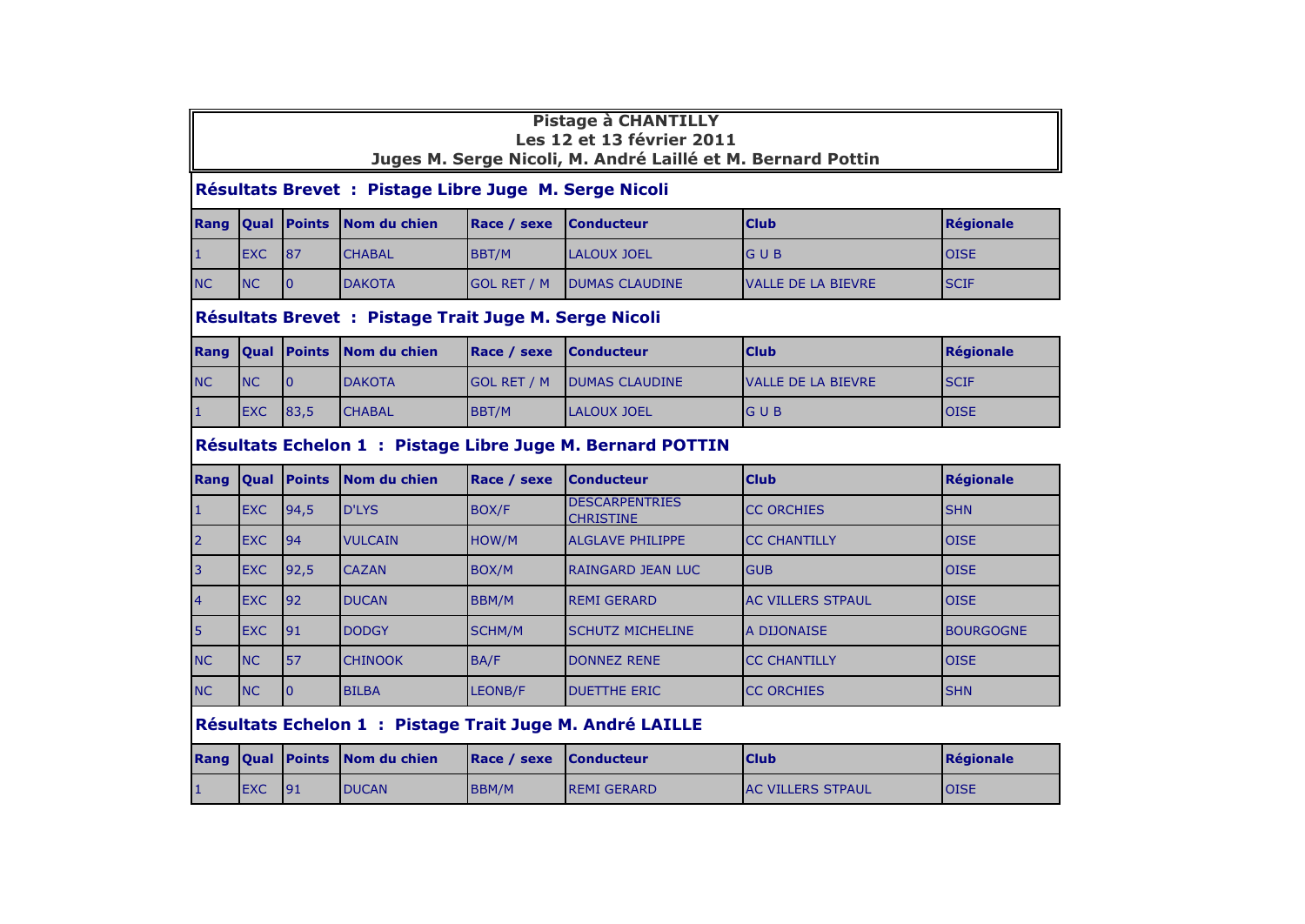| $\overline{2}$ | <b>EXC</b> | 88 | <b>CAZAN</b>    | BOX/M          | <b>RAINGARD JEAN LUC</b>                  | <b>GUB</b>           | <b>OISE</b>      |
|----------------|------------|----|-----------------|----------------|-------------------------------------------|----------------------|------------------|
| 3              | <b>EXC</b> | 85 | <b>D'LYS</b>    | BOX/F          | <b>DESCARPENTRIES</b><br><b>CHRISTINE</b> | <b>CC ORCHIES</b>    | <b>SHN</b>       |
| $\overline{4}$ | <b>EXC</b> | 81 | <b>IVULCAIN</b> | HOW/M          | <b>ALGLAVE PHILIPPE</b>                   | <b>ICC CHANTILLY</b> | <b>OISE</b>      |
| 5              | <b>EXC</b> | 80 | <b>BILBA</b>    | <b>LEONB/F</b> | <b>DUETTHE ERIC</b>                       | <b>CC ORCHIES</b>    | <b>SHN</b>       |
| 5              | <b>EXC</b> | 80 | <b>IDODGY</b>   | SCHM/M         | <b>SCHUTZ MICHELINE</b>                   | A DIJONAISE          | <b>BOURGOGNE</b> |
| $\overline{7}$ | B          | 64 | <b>ICHINOOK</b> | <b>BA/F</b>    | DONNEZ RENE                               | <b>CC CHANTILLY</b>  | <b>OISE</b>      |

### **Résultats Echelon 1 : Juges M. André LAILLE et M. Bernard POTTIN Pistage Total**

| <b>Rang</b>    | <b>Oual</b> | <b>Total</b> | <b>Nom du chien</b> | <b>Race / sexe</b> | <b>Conducteur</b>                         | <b>Club</b>              | <b>Régionale</b> |
|----------------|-------------|--------------|---------------------|--------------------|-------------------------------------------|--------------------------|------------------|
| 1              | <b>EXC</b>  | 183          | <b>DUCAN</b>        | <b>BBM/M</b>       | <b>REMI GERARD</b>                        | <b>AC VILLERS STPAUL</b> | <b>OISE</b>      |
| $\overline{2}$ | <b>EXC</b>  | 180,5        | <b>ICAZAN</b>       | BOX/M              | <b>RAINGARD JEAN LUC</b>                  | <b>GUB</b>               | <b>OISE</b>      |
| $\overline{3}$ | <b>EXC</b>  | L79,5        | <b>D'LYS</b>        | BOX/F              | <b>DESCARPENTRIES</b><br><b>CHRISTINE</b> | <b>CC ORCHIES</b>        | <b>ISHN</b>      |
| $\overline{4}$ | <b>EXC</b>  | 175          | <b>VULCAIN</b>      | HOW/M              | <b>ALGLAVE PHILIPPE</b>                   | <b>CC CHANTILLY</b>      | <b>OISE</b>      |
| 5              | <b>EXC</b>  | 171          | <b>DODGY</b>        | SCHM/M             | <b>SCHUTZ MICHELINE</b>                   | A DIJONAISE              | <b>BOURGOGNE</b> |
| 6              | B           | 1121         | <b>CHINOOK</b>      | <b>BA/F</b>        | <b>DONNEZ RENE</b>                        | <b>CC CHANTILLY</b>      | <b>OISE</b>      |
| 7              | B           | 80           | <b>BILBA</b>        | <b>LEONB/F</b>     | <b>DUETTHE ERIC</b>                       | <b>CC ORCHIES</b>        | <b>ISHN</b>      |

# **Résultats Echelon 2 : Pistage Libre Juge M.Bernard POTTIN**

| <b>Rang</b>    | <b>Oual</b> |      | <b>Points Nom du chien</b> | Race / sexe  | <b>Conducteur</b>           | <b>Club</b>                   | <b>Régionale</b> |
|----------------|-------------|------|----------------------------|--------------|-----------------------------|-------------------------------|------------------|
| $\overline{1}$ | <b>EXC</b>  | 97,5 | <b>IVEGA</b>               | <b>BBM/F</b> | <b>FONTAINE CLAUDE</b>      | <b>C VALLEE DE LA BIEVRE</b>  | <b>SCIF</b>      |
| 2              | <b>EXC</b>  | 97   | <b>IEOLE</b>               | <b>BBT/F</b> | <b>ILEROY CHRISTIAN</b>     | <b>CEC EVREUX</b>             | <b>EURE</b>      |
| <b>3</b>       | <b>EXC</b>  | 95   | <b>COLT</b>                | <b>BBM/M</b> | <b>CARRIERE JEAN PIERRE</b> | <b>IAC VILLERS ST PAUL</b>    | <b>OISE</b>      |
| <b>NC</b>      | NC          | 10   | <b>AMYA</b>                | <b>BA/F</b>  | <b>IDEDECKER PATRICK</b>    | <b>BC DE LAMBRES LES AIRE</b> | <b>SHN</b>       |

**Résultats Echelon 2 : Pistage Trait Juge M. André LAILLE**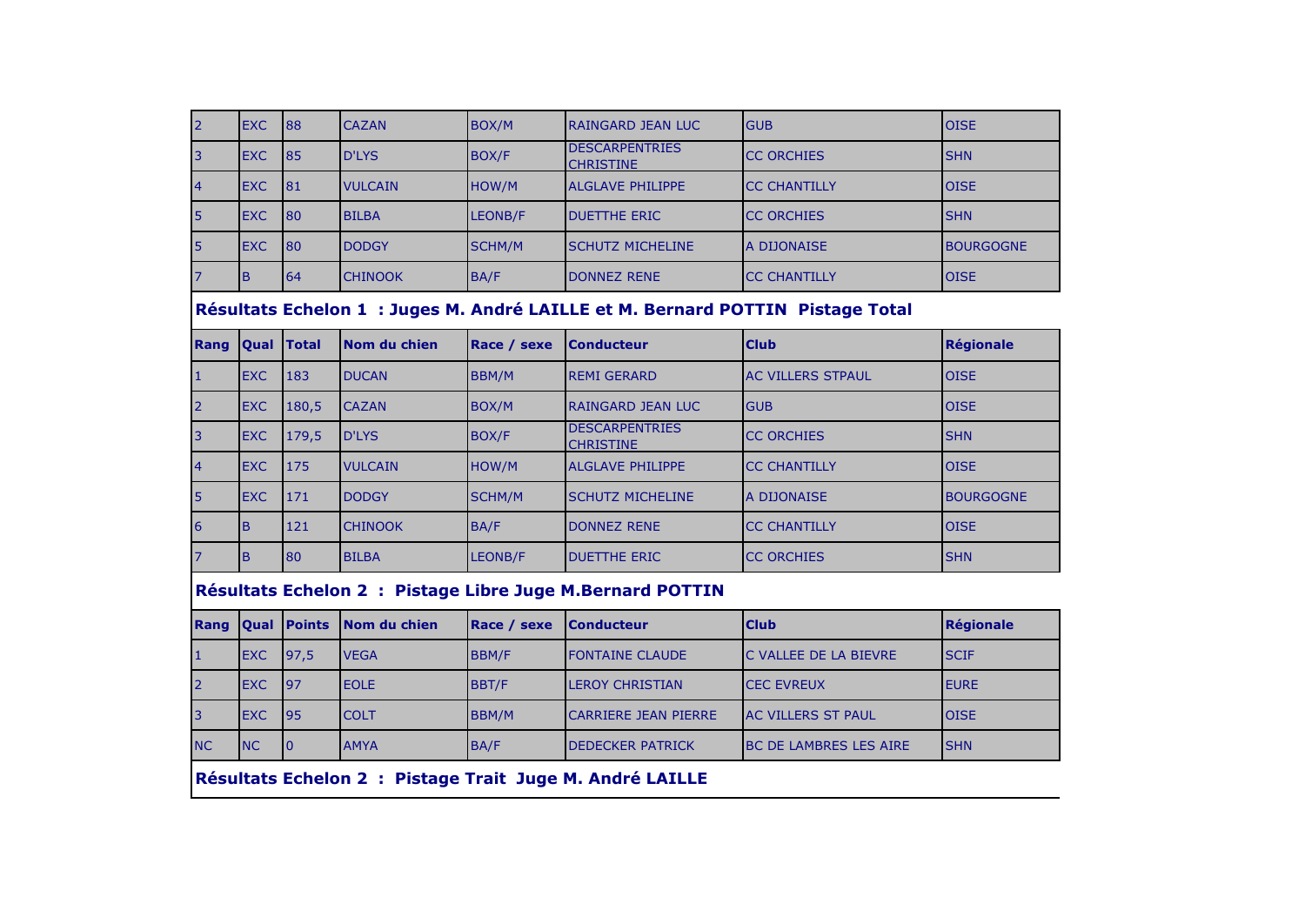| Rang           | <b>Oual</b> | <b>Points</b> | <b>Nom du chien</b> | Race / sexe  | <b>Conducteur</b>           | <b>Club</b>                   | Régionale   |
|----------------|-------------|---------------|---------------------|--------------|-----------------------------|-------------------------------|-------------|
| 1              | <b>EXC</b>  | 93,5          | <b>AMYA</b>         | <b>BA/F</b>  | <b>IDEDECKER PATRICK</b>    | <b>BC DE LAMBRES LES AIRE</b> | <b>ISHN</b> |
| 2              | <b>EXC</b>  | 89            | <b>EOLE</b>         | BBT/F        | <b>LEROY CHRISTIAN</b>      | <b>ICEC EVREUX</b>            | <b>EURE</b> |
| 3              | <b>TB</b>   | 174           | <b>ICOLT</b>        | <b>BBM/M</b> | <b>CARRIERE JEAN PIERRE</b> | <b>AC VILLERS ST PAUL</b>     | <b>OISE</b> |
| $\overline{4}$ | <b>TB</b>   | 173,5         | <b>VEGA</b>         | <b>BBM/F</b> | <b>FONTAINE CLAUDE</b>      | <b>C VALLEE DE LA BIEVRE</b>  | <b>SCIF</b> |

### **Résultats Echelon 2 : Pistage Total Juges M. Bernard POTTIN et M. André LAILLE**

| Rang |            | <b>Oual Total</b> | Nom du chien | Race / sexe  | <b>Conducteur</b>           | <b>Club</b>                   | Régionale    |
|------|------------|-------------------|--------------|--------------|-----------------------------|-------------------------------|--------------|
|      | <b>EXC</b> | 186               | <b>IEOLE</b> | <b>BBT/F</b> | <b>LEROY CHRISTIAN</b>      | <b>ICEC EVREUX</b>            | <b>IEURE</b> |
|      | <b>TB</b>  | 171               | <b>VEGA</b>  | <b>BBM/F</b> | <b>FONTAINE CLAUDE</b>      | <b>C VALLEE DE LA BIEVRE</b>  | <b>ISCIF</b> |
| 3    | <b>TB</b>  | 169               | <b>COLT</b>  | <b>BBM/M</b> | <b>CARRIERE JEAN PIERRE</b> | <b>AC VILLERS ST PAUL</b>     | <b>OISE</b>  |
| 4    | ١B         | 93,5              | <b>AMYA</b>  | <b>BA/F</b>  | <b>DEDECKER PATRICK</b>     | <b>BC DE LAMBRES LES AIRE</b> | <b>ISHN</b>  |

# **Résultats Echelon 3 : Pistage Libre Juge M. Serge Nicoli**

| Rang   Qual |            | <b>Points</b> | <b>Nom du chien</b> | Race / sexe      | <b>Conducteur</b>       | <b>Club</b>                 | Régionale            |
|-------------|------------|---------------|---------------------|------------------|-------------------------|-----------------------------|----------------------|
|             | <b>EXC</b> | <b>99</b>     | <b>SOUSI</b>        | <b>BPYREN/F</b>  | <b>LEVASSEUR ROLAND</b> | LE MEE SPORT CANIN          | <b>SCIF</b>          |
|             | <b>EXC</b> | 98            | <b>TEMPETE</b>      | BA/M             | <b>FOLEY BERNARD</b>    | AMIC CAN OYE PLAGE          | <b>SHN</b>           |
|             | <b>EXC</b> | 95,5          | <b>APPLE</b>        | BA/F             | <b>PATOIS BERNARD</b>   | <b>CEC VALENTIGNEY</b>      | <b>SCFC</b>          |
|             | <b>EXC</b> | 95,5          | <b>RENO</b>         | <b>BBGROEN/M</b> | <b>GOUACHON GABY</b>    | <b>CC CHANTILLY</b>         | <b>OISE</b>          |
|             | <b>EXC</b> | 95            | <b>USSAR</b>        | <b>BBM/M</b>     | <b>MARIEN PHILIPPE</b>  | <b>CTOUR CHIEN DU SPORT</b> | <b>CENTRE</b>        |
| -6          | <b>EXC</b> | 94,5          | <b>SHEBA</b>        | <b>BBMF</b>      | <b>OLIVIER CYRILLE</b>  | <b>CEC VAUX LE PENIL</b>    | <b>SCIF</b>          |
|             | <b>EXC</b> | 94            | <b>ARTISTE</b>      | BBM/M            | LANCELIN DOMINIQUE      | <b>CTOUR CHIEN DU SPORT</b> | <b>CENTRE</b>        |
|             | <b>EXC</b> | 94            | <b>BROUSSAILLE</b>  | <b>BPYREN/F</b>  | <b>CHIOSI DOMINIQUE</b> | <b>CC CHANTILLY</b>         | <b>OISE</b>          |
|             | <b>EXC</b> | 94            | <b>BART</b>         | BA/M             | <b>FRANCOIS SERGE</b>   | <b>CC LAON DRESSAGE</b>     | <b>NORD PICARDIE</b> |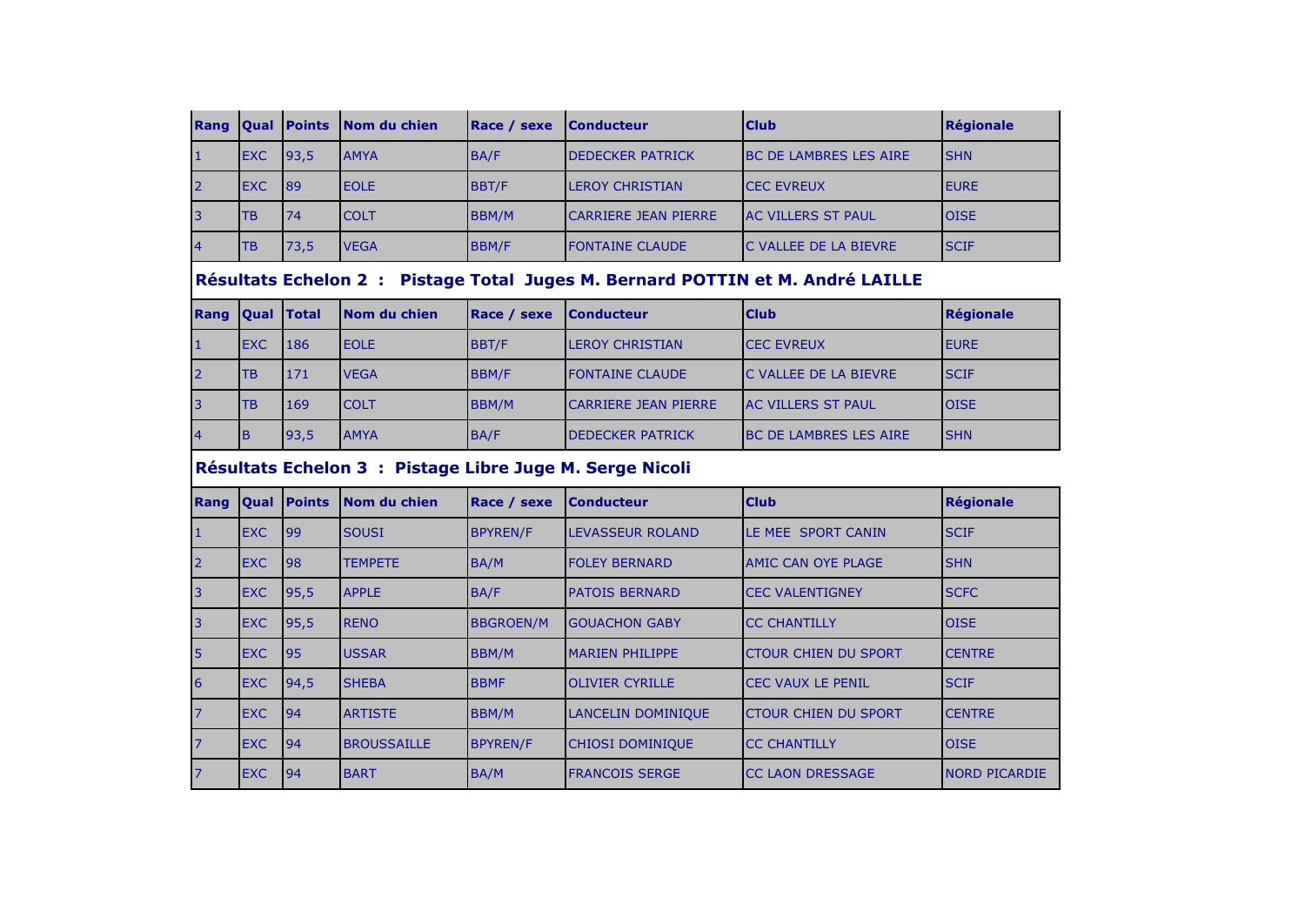| 10 | <b>EXC</b> | 93,5 | <b>CHIPER</b> | <b>BBM/M</b>     | <b>GUEGUEN FRANCOIS</b>    | <b>ICC DE PERCHE</b>       | <b>BASSE</b><br><b>NORMANDIE</b> |
|----|------------|------|---------------|------------------|----------------------------|----------------------------|----------------------------------|
| 11 | EXC        | 93   | <b>VOLVIC</b> | <b>BPYREN/F</b>  | <b>DORE BERENGERE</b>      | <b>ILE MEE SPORT CANIN</b> | <b>ISCIF</b>                     |
| 12 | <b>EXC</b> | 92,5 | <b>ATTILA</b> | BA/M             | <b>QUARTESAN SERGE</b>     | <b>ICC90 DANJOUTIN</b>     | <b>SCFC</b>                      |
| 13 | <b>EXC</b> | 92   | <b>SYRA</b>   | <b>BHOLLAN/F</b> | <b>ISCHLEIFFER GABRIEL</b> | <b>ICEC VAUX LE PENIL</b>  | <b>ISCIF</b>                     |
| 14 | <b>EXC</b> | 81   | <b>UNAIE</b>  | <b>BA/F</b>      | <b>LEGER VIVIANE</b>       | <b>ITCC DE METZ</b>        | <b>LORAINE</b>                   |

## **Résultats Echelon 3 : Pistage Trait Juges M. André LAILLE et M. Bernard POTTIN**

| Rang            | <b>Qual</b> | <b>Points</b> | Nom du chien       | Race / sexe      | <b>Conducteur</b>         | <b>Club</b>                 | <b>Régionale</b>                 |
|-----------------|-------------|---------------|--------------------|------------------|---------------------------|-----------------------------|----------------------------------|
| $\mathbf{1}$    | <b>EXC</b>  | 100           | <b>SHEBA</b>       | <b>BBMF</b>      | <b>OLIVIER CYRILLE</b>    | <b>CEC VAUX LE PENIL</b>    | <b>SCIF</b>                      |
| $\overline{2}$  | <b>EXC</b>  | 99,5          | <b>ATTILA</b>      | BA/M             | <b>QUARTESAN SERGE</b>    | <b>CC90 DANJOUTIN</b>       | <b>SCFC</b>                      |
| $\overline{3}$  | <b>EXC</b>  | 98,5          | <b>SATURNE</b>     | <b>BBM/M</b>     | <b>OLIVIER DOMINIQUE</b>  | <b>CEC VAUX LE PENIL</b>    | <b>SCIF</b>                      |
| $\overline{3}$  | <b>EXC</b>  | 98,5          | <b>USSAR</b>       | <b>BBM/M</b>     | <b>MARIEN PHILIPPE</b>    | <b>CTOUR CHIEN DU SPORT</b> | <b>CENTRE</b>                    |
| 5               | <b>EXC</b>  | 98            | <b>SYRA</b>        | <b>BHOLLAN/F</b> | <b>SCHLEIFFER GABRIEL</b> | <b>CEC VAUX LE PENIL</b>    | <b>SCIF</b>                      |
| $6\overline{6}$ | <b>EXC</b>  | 97,5          | <b>TEMPETE</b>     | BA/M             | <b>FOLEY BERNARD</b>      | AMIC CAN OYE PLAGE          | <b>SHN</b>                       |
| $\overline{7}$  | <b>EXC</b>  | 96,5          | <b>CLYDE</b>       | BA/M             | <b>LIGIER JEANNOT</b>     | <b>CC PLAT MAICHE</b>       | <b>SCFC</b>                      |
| $\overline{8}$  | <b>EXC</b>  | 96            | <b>SOUSI</b>       | <b>BPYREN/F</b>  | <b>LEVASSEUR ROLAND</b>   | LE MEE SPORT CANIN          | <b>SCIF</b>                      |
| 9               | <b>EXC</b>  | 93,5          | <b>APPLE</b>       | BA/F             | <b>PATOIS BERNARD</b>     | <b>CEC VALENTIGNEY</b>      | <b>SCFC</b>                      |
| 10              | <b>EXC</b>  | 92,5          | <b>BROUSSAILLE</b> | <b>BPYREN/F</b>  | <b>CHIOSI DOMINIQUE</b>   | <b>CC CHANTILLY</b>         | <b>OISE</b>                      |
| 11              | <b>EXC</b>  | 91,5          | <b>BOSKO</b>       | BA/M             | <b>JACOB ANNIE</b>        | <b>CC DE LA VOLOGNE</b>     | <b>LORRAINE</b>                  |
| 12              | <b>EXC</b>  | 91            | <b>VOLVIC</b>      | <b>BPYREN/F</b>  | <b>DORE BERENGERE</b>     | LE MEE SPORT CANIN          | <b>SCIF</b>                      |
| 13              | <b>EXC</b>  | 90,5          | <b>BART</b>        | BA/M             | <b>FRANCOIS SERGE</b>     | <b>CC LAON DRESSAGE</b>     | <b>NORD PICARDIE</b>             |
| 14              | <b>EXC</b>  | 88,5          | <b>UNAIE</b>       | BA/F             | <b>LEGER VIVIANE</b>      | <b>TCC DE METZ</b>          | <b>LORAINE</b>                   |
| 15              | <b>EXC</b>  | 88            | <b>CHIPER</b>      | <b>BBM/M</b>     | <b>GUEGUEN FRANCOIS</b>   | <b>CC DE PERCHE</b>         | <b>BASSE</b><br><b>NORMANDIE</b> |
| 16              | <b>EXC</b>  | 80            | <b>TEXAS</b>       | <b>BBT/M</b>     | <b>HUREZ FRANCOIS</b>     | <b>CEC EVREUX</b>           | <b>EURE</b>                      |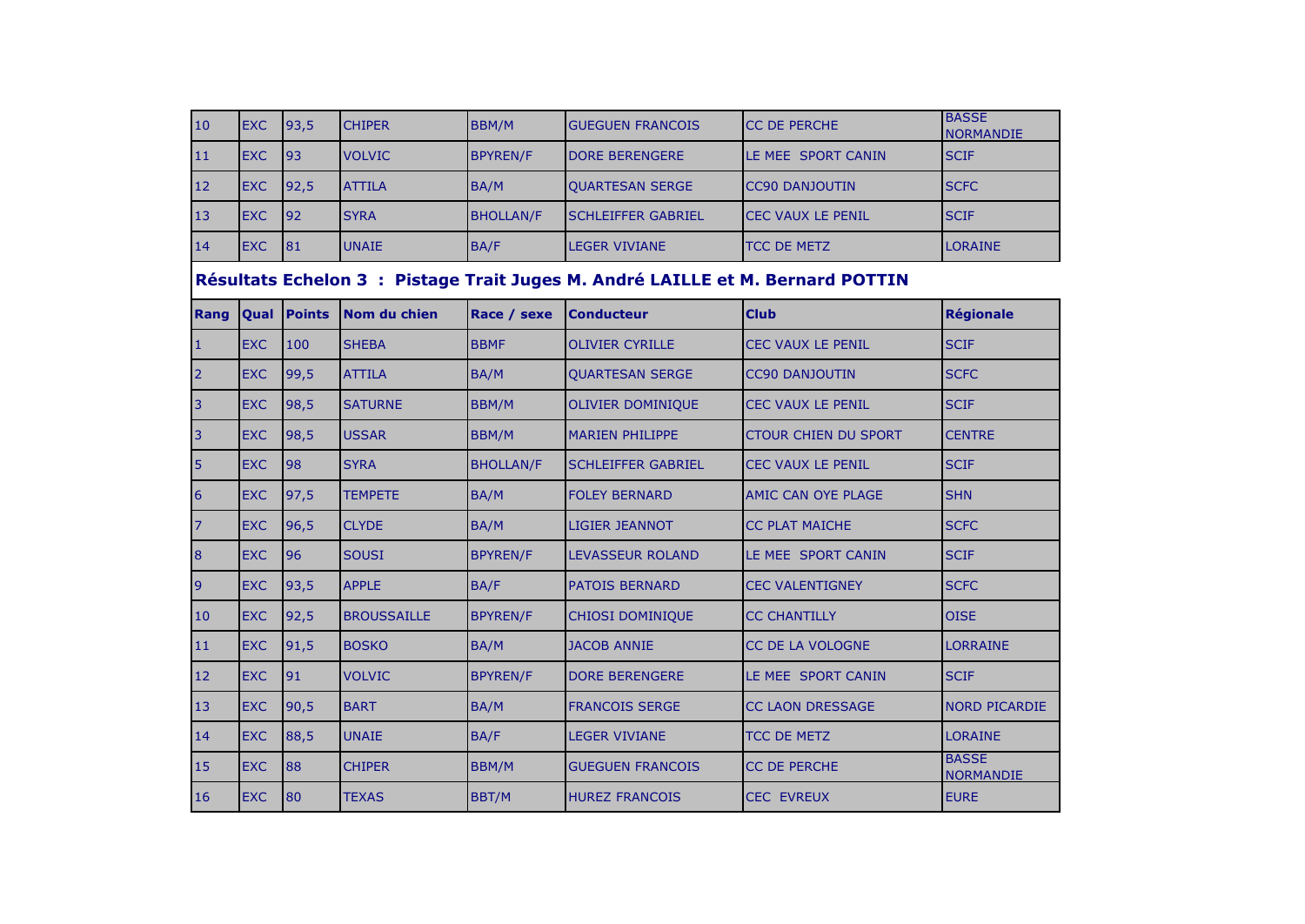| 17        | ТB        | 72,5            | <b>ARTISTE</b>                      | <b>BBM/M</b>     | LANCELIN DOMINIQUE      | <b>ICTOUR CHIEN DU SPORT</b> | <b>CENTRE</b> |
|-----------|-----------|-----------------|-------------------------------------|------------------|-------------------------|------------------------------|---------------|
| 18        | <b>B</b>  | 60,5            | <b>IVERSION</b><br><b>ORIGINALE</b> | <b>BAUSTR/F</b>  | <b>ASCENCIO DISIER</b>  | <b>ICECE EVREUX</b>          | <b>EURE</b>   |
| <b>NC</b> | <b>NC</b> | $\overline{10}$ | <b>IRENO</b>                        | <b>BBGROEN/M</b> | <b>GOUACHON GABY</b>    | <b>ICC CHANTILLY</b>         | <b>OISE</b>   |
| <b>NC</b> | <b>NC</b> | 152.5           | <b>ICERAC</b>                       | <b>BPYREN/M</b>  | <b>CHIOSI DOMINIQUE</b> | <b>ICC CHANTILLY</b>         | <b>OISE</b>   |
| <b>NC</b> | <b>NC</b> | IО              | <b>DGENGIS KHAN</b>                 | <b>BA/M</b>      | <b>QUARTESAN SERGE</b>  | <b>ICC90 DANJOUTIN</b>       | <b>SCFC</b>   |

**Résultats Echelon 3 : Pistage Total Juges M. Serge Nicoli M. André Laillé et M. Bernard Pottin**

| Rang           | <b>Qual</b> | <b>Total</b> | Nom du chien       | Race / sexe      | <b>Conducteur</b>         | <b>Club</b>                 | <b>Régionale</b>                 |
|----------------|-------------|--------------|--------------------|------------------|---------------------------|-----------------------------|----------------------------------|
| $\vert$ 1      | <b>EXC</b>  | 195,5        | <b>TEMPETE</b>     | BA/M             | <b>FOLEY BERNARD</b>      | AMIC CAN OYE PLAGE          | <b>SHN</b>                       |
| $\overline{2}$ | <b>EXC</b>  | 195          | <b>SOUSI</b>       | <b>BPYREN/F</b>  | <b>LEVASSEUR ROLAND</b>   | LE MEE SPORT CANIN          | <b>SCIF</b>                      |
| 3              | <b>EXC</b>  | 194,5        | <b>SHEBA</b>       | <b>BBMF</b>      | <b>OLIVIER CYRILLE</b>    | <b>CEC VAUX LE PENIL</b>    | <b>SCIF</b>                      |
| $\overline{4}$ | <b>EXC</b>  | 193,5        | <b>USSAR</b>       | <b>BBM/M</b>     | <b>MARIEN PHILIPPE</b>    | <b>CTOUR CHIEN DU SPORT</b> | <b>CENTRE</b>                    |
| 5              | <b>EXC</b>  | 192          | <b>ATTILA</b>      | <b>BA/M</b>      | <b>OUARTESAN SERGE</b>    | <b>CC90 DANJOUTIN</b>       | <b>SCFC</b>                      |
| 6              | <b>EXC</b>  | 190          | <b>SYRA</b>        | <b>BHOLLAN/F</b> | <b>SCHLEIFFER GABRIEL</b> | <b>CEC VAUX LE PENIL</b>    | <b>SCIF</b>                      |
| $\overline{7}$ | <b>EXC</b>  | 189          | <b>APPLE</b>       | BA/F             | <b>PATOIS BERNARD</b>     | <b>CEC VALENTIGNEY</b>      | <b>SCFC</b>                      |
| 8              | <b>EXC</b>  | 186,5        | <b>BROUSSAILLE</b> | <b>BPYREN/F</b>  | <b>CHIOSI DOMINIQUE</b>   | <b>CC CHANTILLY</b>         | <b>OISE</b>                      |
| 9              | <b>EXC</b>  | 184,5        | <b>BART</b>        | BA/M             | <b>FRANCOIS SERGE</b>     | <b>CC LAON DRESSAGE</b>     | <b>NORD PICARDIE</b>             |
| 10             | <b>EXC</b>  | 184          | <b>VOLVIC</b>      | <b>BPYREN/F</b>  | <b>DORE BERENGERE</b>     | LE MEE SPORT CANIN          | <b>SCIF</b>                      |
| 11             | <b>EXC</b>  | 181,5        | <b>CHIPER</b>      | BBM/M            | <b>GUEGUEN FRANCOIS</b>   | <b>CC DE PERCHE</b>         | <b>BASSE</b><br><b>NORMANDIE</b> |
| 12             | <b>EXC</b>  | 169,5        | <b>UNAIE</b>       | BA/F             | <b>LEGER VIVIANE</b>      | <b>TCC DE METZ</b>          | <b>LORAINE</b>                   |
| 13             | <b>TB</b>   | 166,5        | <b>ARTISTE</b>     | <b>BBM/M</b>     | LANCELIN DOMINIQUE        | <b>CTOUR CHIEN DU SPORT</b> | <b>CENTRE</b>                    |
| 14             | B.          | 98,5         | <b>SATURNE</b>     | <b>BBM/M</b>     | <b>OLIVIER DOMINIQUE</b>  | <b>CEC VAUX LE PENIL</b>    | <b>SCIF</b>                      |
| 15             | B           | 96,5         | <b>CLYDE</b>       | BA/M             | <b>LIGIER JEANNOT</b>     | <b>CC PLAT MAICHE</b>       | <b>SCFC</b>                      |
| 16             | B.          | 95,5         | <b>RENO</b>        | <b>BBGROEN/M</b> | <b>GOUACHON GABY</b>      | <b>CC CHANTILLY</b>         | <b>OISE</b>                      |